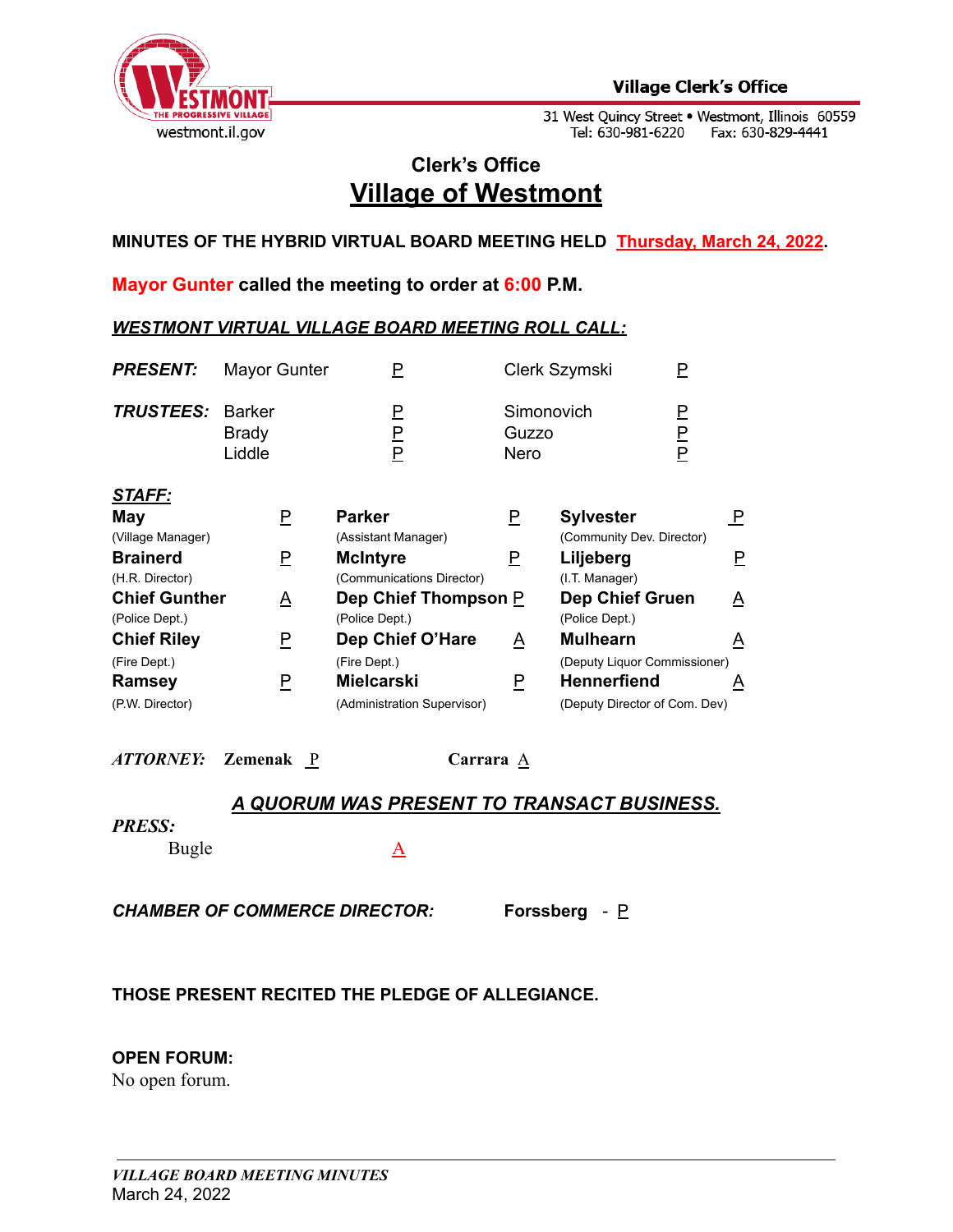

31 West Quincy Street . Westmont, Illinois 60559 Tel: 630-981-6220 Fax: 630-829-4441

**P**=PRESENT **Y**=YES **R**=RECUSE

**VOTING KEY: A**=ABSENT **AB**=ABSTAIN **N**=NO **W**=Withdrawn

**Note:** *The items listed in these minutes are summaries only and are not meant to be a direct transcript of the Mayor's, Manager's, Clerk's and Trustees' comments. For actual quotes of the referenced items please refer to the Archival video copy of this meeting.*

# **VOTING SUMMARY**

|                       |  | 3 | C | b |  |
|-----------------------|--|---|---|---|--|
| <b>TRUSTEE BARKER</b> |  |   |   |   |  |
| <b>TRUSTEE BRADY</b>  |  |   |   |   |  |
| <b>TRUSTEE GUZZO</b>  |  |   |   |   |  |
| <b>TRUSTEE LIDDLE</b> |  |   |   |   |  |
| <b>TRUSTEE NERO</b>   |  |   |   |   |  |
| TRUSTEE SIMONOVICH    |  |   |   |   |  |

## **REPORTS**

## **Mayor Gunter**

- Condolences to the Svitak family. John Svitak passed away and he was very involved in the community. Expressed sympathies to the family.
- Congratulations to the Westmont Highschool Scholastic Team. They recently competed in the State Tournament and have the highest placing of any public school in the State. They took second in their division. Westmont now moves on to compete in Nationals to defend their current status as National Champions. Good luck to the entire Scholastic Bowl team.
- Congratulations to Public Works. They received the Water Ambassador Gold Award. This award is from the Illinois Section of American Water Works Association.

# **Clerk Szymski**

- Village offices will be closed April 15th for Good Friday. The recycling and garbage pickup schedule will NOT be affected.
- The Westmont Community Awards Dinner has been scheduled for Thursday, April 28th at the Hilton Hotel. Please RSVP by April 20th at westmontchamber.com

# **Trustee Nero**

- Recapped the Public Works Committee meeting held prior to the Village Board meeting.
	- There was a public comment regarding Lake Charles and the Oakwood Subdivision.
	- Jon Yeater and Melissa Brendle received plaques for 20 years of public service.
	- The Public Service Award of the Year was presented to Rose Gross.
	- Presented the 2021 Year End Report. There have been many updates and it will be available on our website.
	- The Lincoln Parking Lot is expected to be done by mid-May (weather permitting).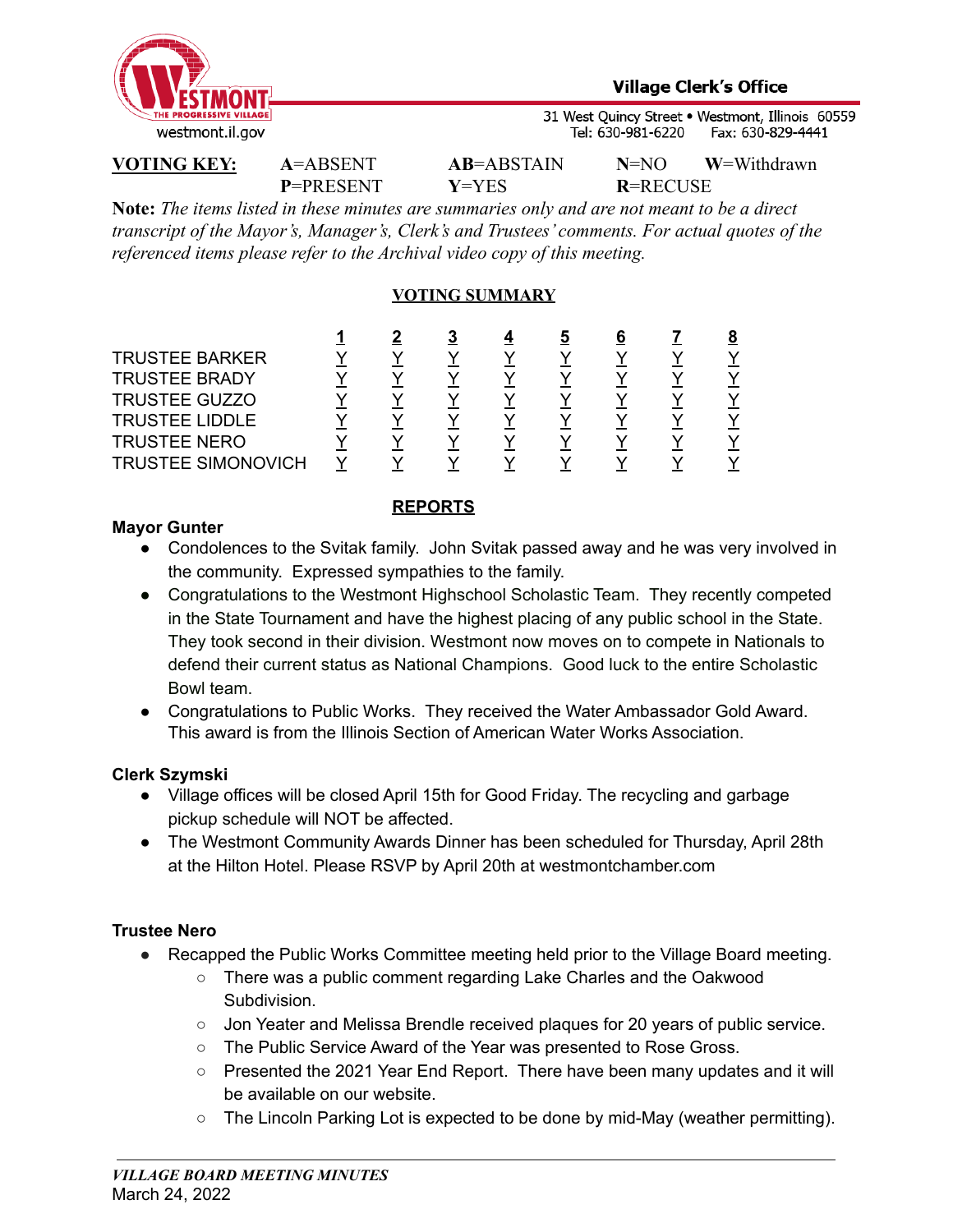

31 West Quincy Street . Westmont, Illinois 60559 Tel: 630-981-6220 Fax: 630-829-4441

- With the help of the County Stormwater Grant, 61st and Cumnor is finally underway. This has been a long needed project.
- We had 32 inches of snow this year and the Village used just over 1035 tons of road salt.
- There is continued work on sidewalks in the Farmingdale Community.
- **●** The Adopt-A-Planter Program is now live. We are doing a few more planters this year because of the interest that we had last year. There are still a few planters left. You can sign up on our website. The program begins in May.
- We are doing the tree seedling giveaway. Sign up online for free tree seedlings to be picked up on Arbor Day.
- Composting, yard waste & brush pick up programs resume April 4th. Residents can sign up for the composting program via the village website.
- There will be a free leaf pickup from April 11-15. This program is for leaves only and is not for regular yard waste. Leaves must be in kraft paper bags for this program. Bags of leaves will not require a yard waste sticker during this week. Put out the leaves with your garbage on your usual pickup day.
- Flooding Tips The Village has recently published a Stormwater Management Program update along with flooding prevention tips for residents. Please check out the Village website.

# **Trustee Liddle**

- The Village is accepting applications for multiple positions including a Full Time Street Maintenance Worker in our Public Works Department. Anyone who is interested can visit the Employment Opportunities section of the Village website for details.
- Westmont will resume collections on past due water bill accounts. Citizens are encouraged to pay their bills in full to avoid shut offs and fees.
- Our Saint Paddy's Day Pub Tour was a success. We had 8 Westmont businesses that participated and everyone involved had a great time. The next pub tour will be April 30th from 2:00pm - 6:00pm on Saturday. You can register online at westmontevents.com
- Asked Assistant Village Manager Parker to address the Board on the new utility billing system.
	- The new system is live and the next set of bills that customers get will be on the new system. One half of our town will get bills at the end of March and the other half will get them at the end of April.
	- Reminded those who get their bills at the end of March that the format will be slightly different and there are two key pieces of information on the bills, the account number and the customer ID number.
	- $\circ$  The customer account numbers will be slightly different and residents will also be getting a new number called a customer ID.
	- When you go to our website and create an account, the customer account number and the customer ID number will be needed.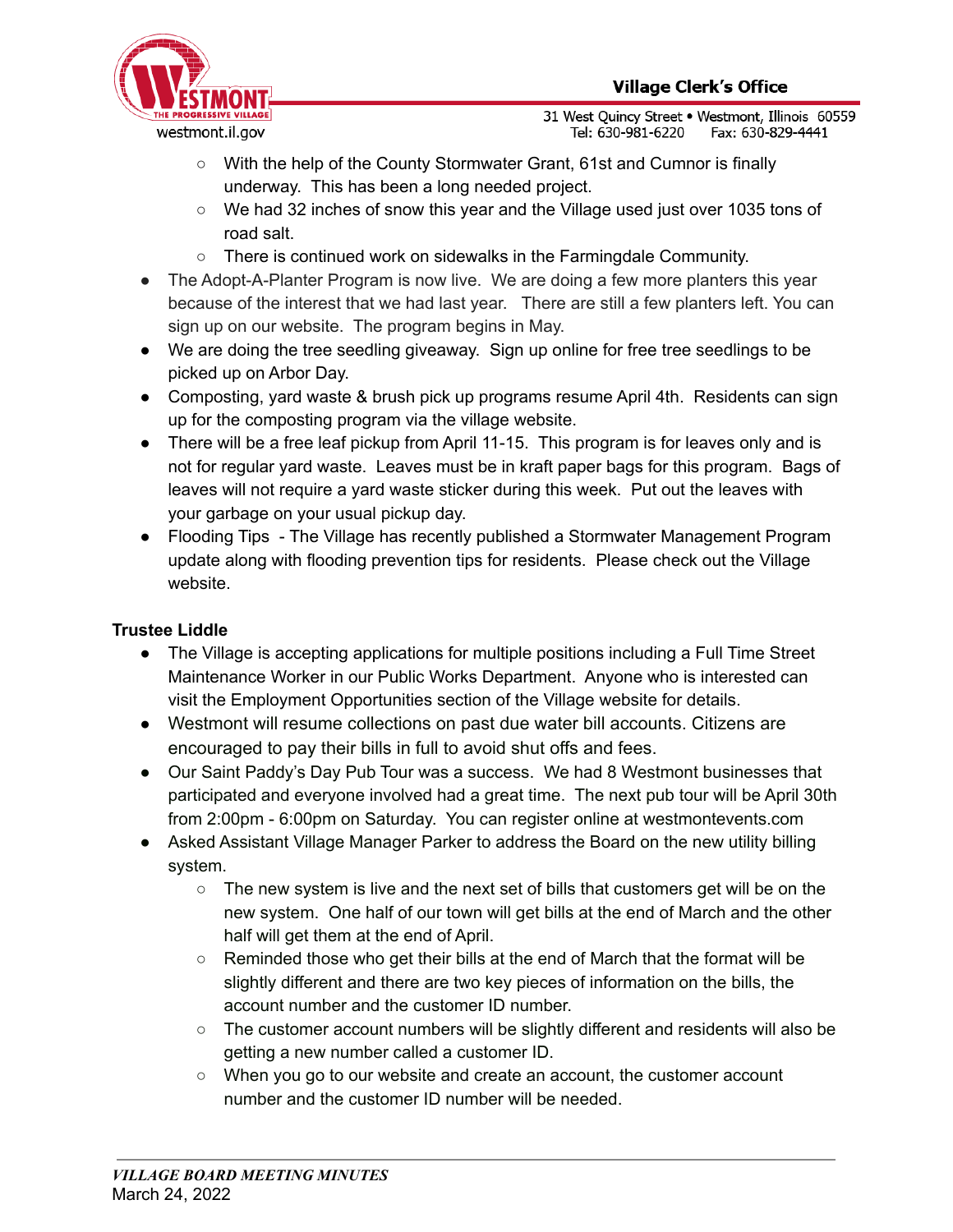

31 West Ouincy Street . Westmont, Illinois 60559 Tel: 630-981-6220 Fax: 630-829-4441

- $\circ$  For those who pay directly through their bank account, please be sure that both numbers are listed so that payments get applied correctly.
- Encouraged everyone to go to our website for more information about our new system. www.westmont.illinois.gov

# **Trustee Barker**

- **●** The next Environmental Improvement Commission meeting will be held April 4, 2022 5:30pm at Village Hall.
- On March 17, Westmont received the Solsmart Certification. Westmont was one of 10 Illinois communities recognized for receiving the SolSmart designation, which is awarded to communities that have made a significant commitment to ensuring that solar power is a viable energy option for residents and businesses. Thank you to the staff for making this happen.
- **●** The "No Mow 'til Mothers Day Program" will begin soon. Signs will start showing up in people's yards. Residents can get more information on the Village website.
- The Village is hosting a special electronics recycling event. Staff reached out to the County and partnered with a company called eWorks. The recycling event will take place at the Public Works building on April 16, 8:00 a.m. to noon. This company is able to take computers and T.V. monitors for a fee. Public Works will have a bulb smasher out there for anyone for responsible disposal of lightbulbs. Textiles can be recycled as well. More information and detail can be found on the Village website and on the eWorks website through the County. One of the major goals of the Environmental Improvement Committee is to keep things out of the landfill that could otherwise be recycled.
- Westmont First met and talked about a community wide mural program. Larry McIntyre talked about that program and brought in some resources.
- The next Westmont First meeting will be Monday, April 18, 2022. Guidelines will be reviewed to see what can be put together for a program.

# **Trustee Brady**

- The Planning and Zoning Commission will meet on April 13th at 7:00pm. Three items are on the schedule:
	- 1. Review proposed duplex at 413 North Cass
	- 2. Review proposed automobile uses, including auto body repair, at 725 Pasquinelli **Drive**
	- 3. Review proposed zoning for firearm sales and firearms uses in the Village

# **Trustee Johanik-Guzzo**

● The next Fire Public Safety Committee meeting will be June 2, 2022 at 4:30pm at Village Hall.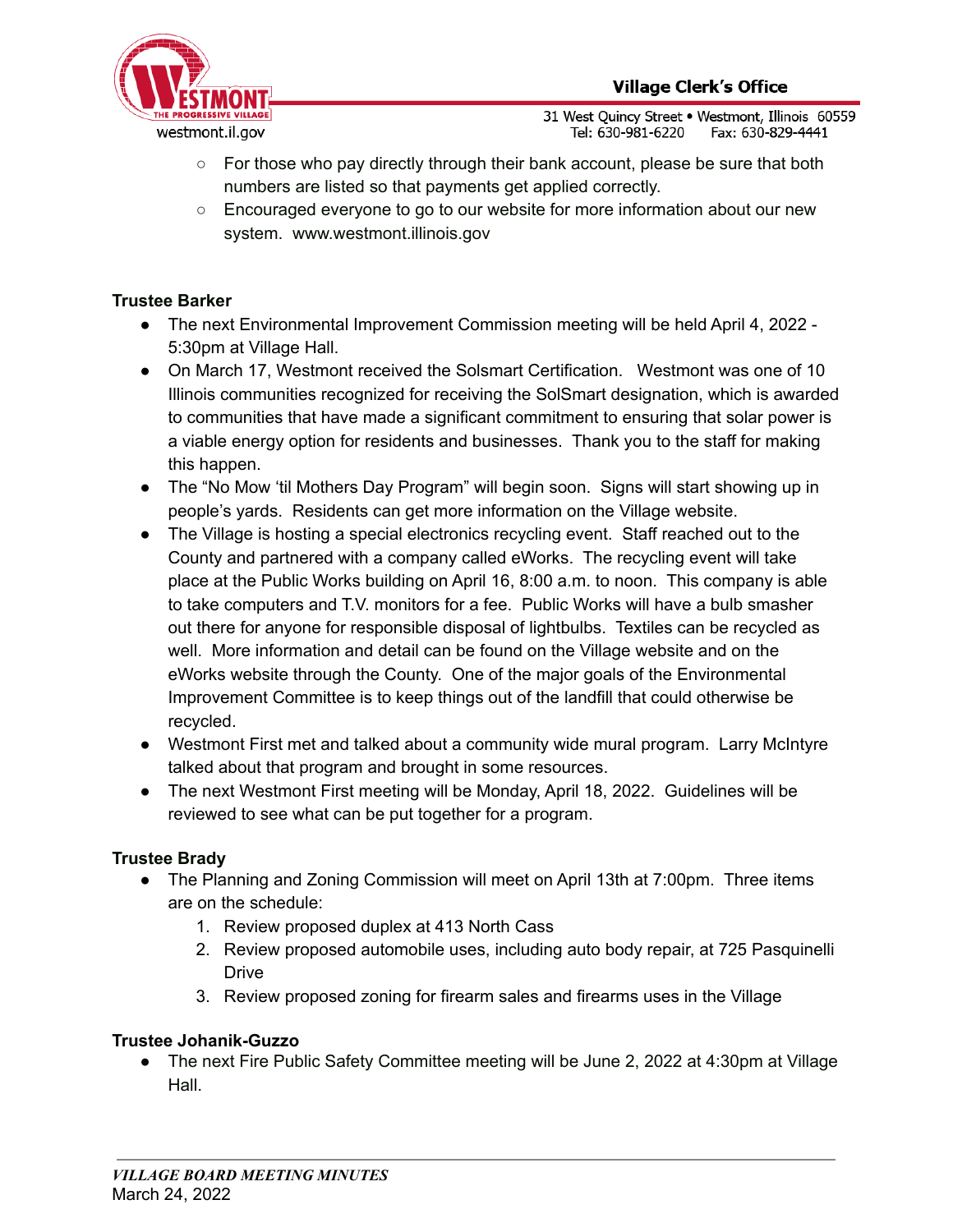

31 West Quincy Street . Westmont, Illinois 60559 Tel: 630-981-6220 Fax: 630-829-4441

• The Citizens Fire Academy will run from April 5 - May 3rd. It is now in person and it will be hosted at the Johanik Station. Sign up is on the Village website.

## **Trustee Simovich**

● The Police Public Safety Committee meeting will be April 21, 2022, 4:30pm at Village Hall.

# **ITEMS TO BE REMOVED FROM CONSENT AGENDA:**

No items to be removed from the consent agenda.

#### **CONSENT AGENDA [Omnibus Vote]:**

**Village Manager May** addressed the Board on this agenda item.

Motion by **Trustee Liddle** to approve the consent agenda.

#### **(A) BOARD MEETING MINUTES**

Board to consider approving the minutes of the Village Board meeting held March 10, 2022.

#### **(B) FINANCE ORDINANCE #23: Dated March 24, 2022** in the amount of **\$ 1,637,801.91**

#### **(C) PURCHASE ORDERS**

| 22202306                        | DuPage Metropolitan Enforcement Group | 21,320.00 |
|---------------------------------|---------------------------------------|-----------|
| 22202317                        | DuPage County IL                      | 33,043.80 |
| <b>Total of Purchase Orders</b> |                                       | 54,363.80 |

# **(D) TOTAL OF PURCHASE ORDERS & FINANCE ORDINANCE: \$ 1,692,165.71**

#### **(E) COMMUNITY EVENTS - U.S. LUGE TRYOUTS**

Board to consider an ordinance approving road closures for the U.S. Olympic Luge Team for their 2022 Slider Search Tryouts.

#### **(F) PROCLAMATION - 2022 NATIONAL LIBRARY WEEK**

Board to approve a proclamation declaring April 3-9, 2022 as National Library Week in the Village of Westmont.

Seconded by **Trustee Nero** and the motion passed.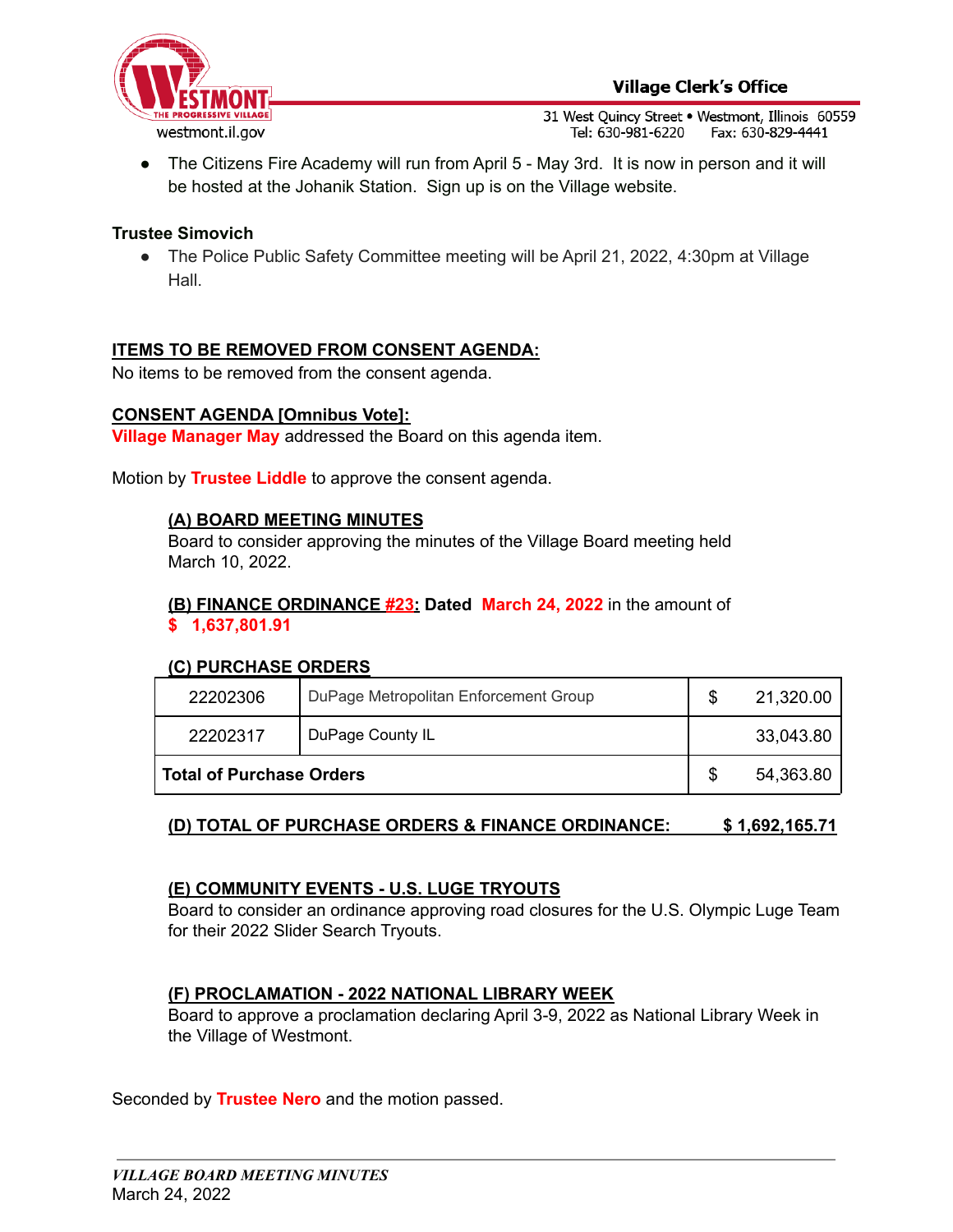

## **Village Clerk's Office**

31 West Quincy Street . Westmont, Illinois 60559 Tel: 630-981-6220 Fax: 630-829-4441

# **VOTE ON MOTION #1** Ayes: Barker, Brady, Guzzo, Liddle, Nero, Simonovich Nays: None Absent: None

# **UNFINISHED BUSINESS**

There is no unfinished business.

## **NEW BUSINESS**

#### **(2) MAYOR'S MONARCH BUTTERFLY PLEDGE**

**Mayor Gunter** addressed the Board on this item.

Motion by **Trustee Liddle** to consider a resolution accepting the Mayor's Monarch Pledge given through the National Wildlife Federation.

Seconded by **Trustee Barker** and the motion passed.

#### **VOTE ON MOTION #2**

Ayes: Barker, Brady, Guzzo, Liddle, Nero, Simonovich Nays: None Absent: None

#### **(3) NO MOW TILL MOTHER'S DAY**

**Village Manager May** addressed the Board on this item.

Motion by **Trustee Barker** to consider a resolution approving the Environmental Improvement Committee program to encourage residents to wait to mow their grass until Mother's Day.

Seconded by **Trustee Liddle** and the motion passed.

#### **VOTE ON MOTION #3**

Ayes: Barker, Brady, Guzzo, Liddle, Nero, Simonovich Nays: None Absent: None

# **(4) B-1 PERMIT - TAMARA SALON AT 36 SOUTH CASS AVENUE, UNIT 44**

**Community Development Director Sylvester** addressed the Board on this item.

Motion by **Trustee Nero** to consider an ordinance approving a B-1 Development Permit for Tamara Makeup and Hair Artistry, Inc., to operate a beauty salon at 36 S. Cass Avenue Unit 44.

Seconded by **Trustee Brady** and the motion passed.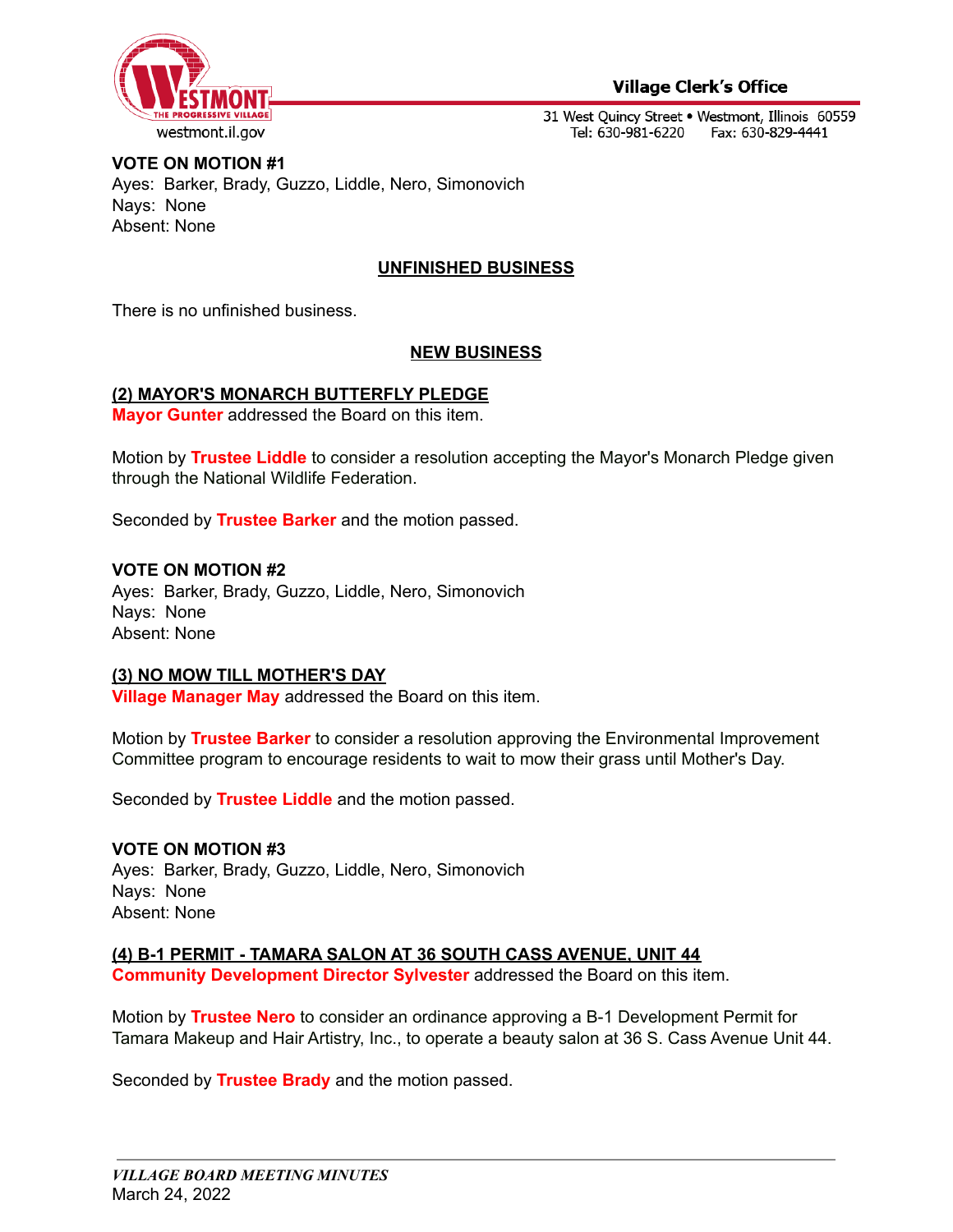

31 West Quincy Street . Westmont, Illinois 60559 Tel: 630-981-6220 Fax: 630-829-4441

# **VOTE ON MOTION #4**

Ayes: Barker, Brady, Guzzo, Liddle, Nero, Simonovich Nays: None Absent: None

## **(5) FIFTH-THIRD BANK OPERATIONS CENTER - 910 PASQUINELLI DRIVE**

**Community Development Director Sylvester** addressed the Board on this item.

Motion by **Trustee Brady** to consider an ordinance approving requests from BHDP Architecture and Fifth Third Bank, NA, regarding the property located at 910 Pasquinelli Drive, for the following:

- 1. Variance to reduce the number of required off-street parking stalls
- 2. Variance to permit outdoor lighting in excess of illumination standards
- 3. Site and Landscaping Plan
- 4. Parking stall size Waiver

Seconded by **Trustee Guzzo** and the motion passed.

#### **VOTE ON MOTION #5**

Ayes: Barker, Brady, Guzzo, Liddle, Nero, Simonovich Nays: None Absent: None

#### **(6) 2022 ZONING MAP**

**Community Development Director Sylvester** addressed the Board on this item.

Motion by **Trustee Simonovich** to consider an ordinance to approve the revised Zoning Map dated December 31, 2021 as the official 2022 map for the Village of Westmont.

Seconded by **Trustee Liddle** and the motion passed.

#### **VOTE ON MOTION #6**

Ayes: Barker, Brady, Guzzo, Liddle, Nero, Simonovich Nays: None Absent: None

#### **(7) SURPLUS PROPERTY - WESTMONT POLICE DEPARTMENT**

**Deputy Police Chief Thompson** addressed the Board on this item.

Motion by **Trustee Liddle** to consider an ordinance to declare certain equipment as surplus Village property.

Seconded by **Trustee Nero** and the motion passed.